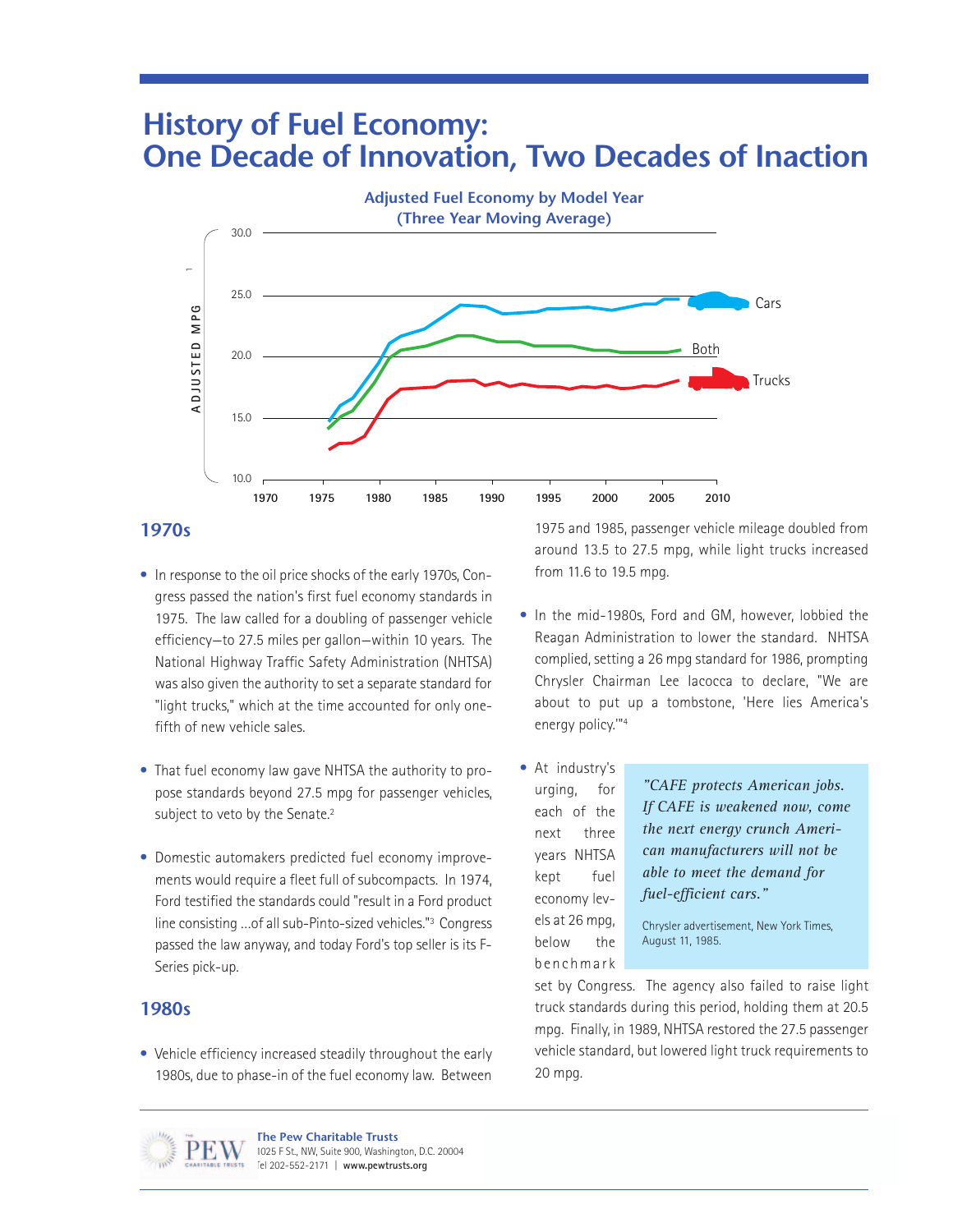### **1990s**

• In 1990, Senators Richard Bryan (D) and Slade Gordon (R) sponsored legislation raising fuel economy standards for cars and light trucks 40% over a decade. It passed 14-4 in the Commerce Committee, but was filibustered on the

Senate floor. Had it passed, the U.S. would currently be saving more than one million barrels of oil per day.5

*"There's no better argument for reducing our dependence on foreign oil than news reports from the Persian Gulf."*

Sen. Richard Bryan on his 40 mpg fuel economy bill, March 1991

- When the Clinton Administration began the process for raising light truck standards, Congress responded with an appropriations rider taking away its authority to increase vehicle efficiency. This anti-fuel enonomy rider remained in force from 1995 to 2000. According to the Government Accountability Office, NHTSA's technological expertise with respect to fuel economy has yet to recover from the impact of these congressional riders.6
- The steady increase in light truck sales, partly driven by the loophole holding trucks and SUVs to lower fuel economy standards than other passenger vehicles, actually drove down fleet-wide efficiency during the 1990s. The average car and truck sold at the end of the decade went about a mile less on each gallon of gas than it did 10 years earlier.

## **2000-Present**

- In 2002, the National Academy of Sciences reported that cars and trucks could meet a 37 mpg, fleet-wide standard within 10-15 years without sacrificing performance or safety. The Academy also estimated that the nation currently saves 2.7 million barrels of gasoline per day because of previous increases in vehicle efficiency.<sup>7</sup>
- After Congress lifted the freeze on fuel economy in 2000, President Bush enacted a pair of minimal light trucks increases. His latest rule, finalized in 2006, will raise standards from 22.2 miles per gallon to 24 miles per gallon between model years 2008 and 2011, a mere 2% annual increase.
- That light truck rule replaced the single average standard for each automaker's light truck fleet with a size-based system that sets mileage requirements according to a vehicle's footprint.
- In 2005 after four years debate, Congress passed comprehensive energy legislation that failed to increase vehicle efficiency standards.
- In his 2006 State of the Union speech, President Bush talked about our addiction to oil, but did not mention vehicle inefficiency—one of the primary causes of that dependence. In his 2007 address, he set a target of

increasing vehicle efficiency 4% annually but then proposed legislation that merely asks for the authority to "re-

*"Cost efficient fuel economy increases of 12 to 27 percent for cars and 25 to 42 percent for light trucks were estimated to be possible without any loss of performance characteristics . . . [or] degradation of safety."* National Academy of Sciences, 2002

form" passenger vehicle standards without any guaranteed improvement. Bi-partisan legislation in the House and Senate (H.R. 1506 and S. 357) would grant the Administration its regulatory flexibility while requiring NHTSA to meet a fleet-wide 35 mile per gallon target, achieving the President's efficiency objective.